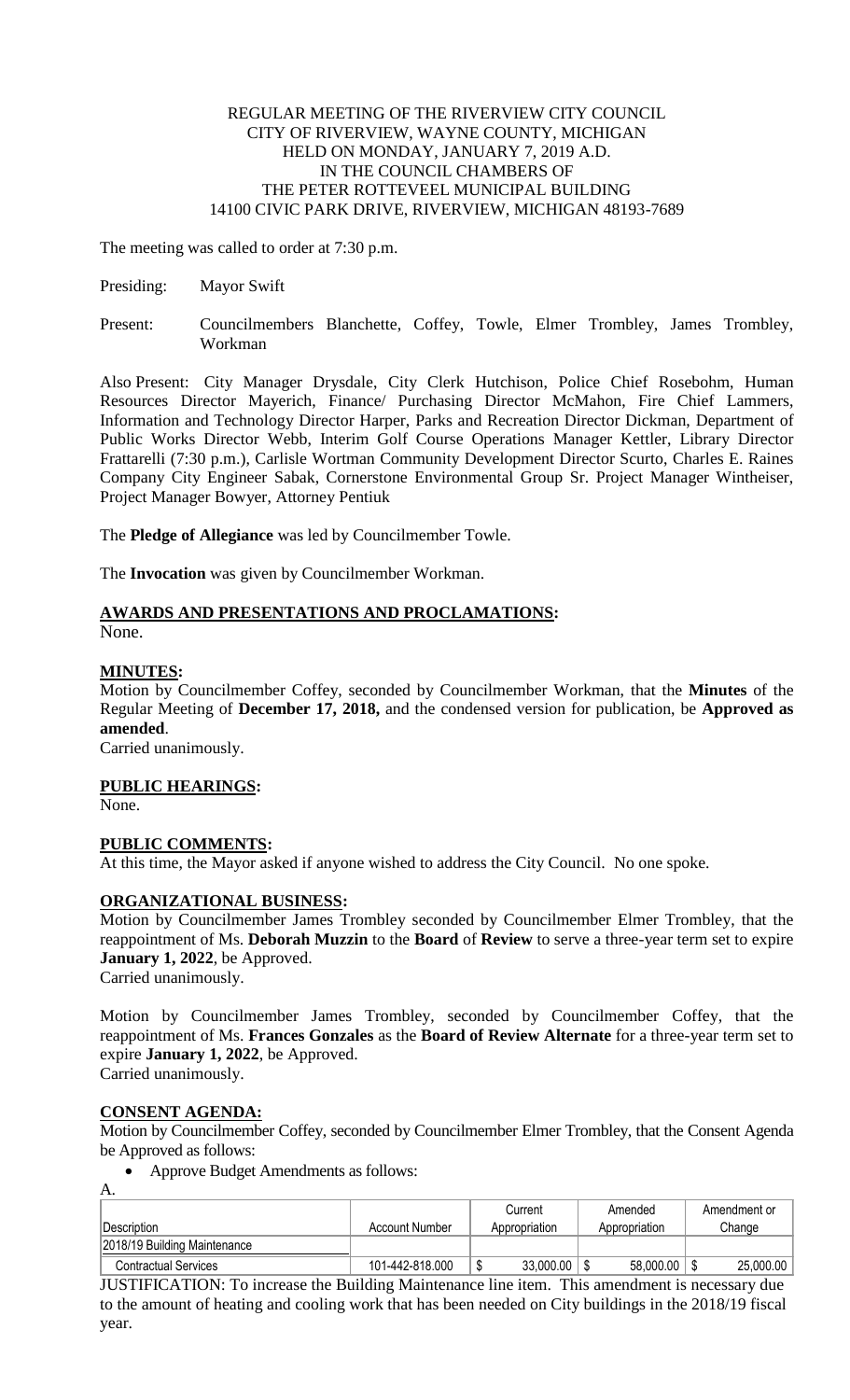B.

|                             |                 | Current       | Amended       | Amendment or |
|-----------------------------|-----------------|---------------|---------------|--------------|
| Description                 | Account Number  | Appropriation | Appropriation | Change       |
| 2018/19 Garbage and Rubbish |                 |               |               |              |
| Dumpster Rental Fees        | 226-000-670.090 | 3.000.00      | 6.000.00      | 3.000.00     |
| Dumpsters                   | 226-528-818.031 | 5.000.00      | 8.000.00      | 3.000.00     |
| ---------<br>_____          |                 |               |               | ___          |

JUSTIFICATION: To increase both, the revenue and expense accounts, by the same amount. The amendment is necessary due to the increased number of dumpster rentals by citizens. Carried unanimously.

### **RESOLUTIONS:**

Motion by Councilmember James Trombley, seconded by Councilmember Coffey, that Resolution No. 19-01, Adopt **Council Meeting Schedule** for the **2019 Calendar** Year, for Posting Pursuant to Act 267 "Open Meetings Act" P.A. 1976**,** be Adopted as amended:

### RESOLUTION NO. 19-01 ADOPT 2019 SCHEDULE OF CITY COUNCIL MEETINGS AND STUDY SESSIONS

- WHEREAS, that Notification of City Council Meetings of the Riverview City Council from January through December, 2019, shall be published pursuant to Act 267 "Open Meetings Act", P.A. 1976;
- WHEREAS, all regular meetings of the City Council will be held on the first and third Mondays commencing at 7:30 p.m. in the Council Chambers of the Riverview Municipal Building, 14100 Civic Park Drive, Riverview, Michigan 48193, with a Study Session commencing at 7:00 p.m. Such regular meetings shall be open to the public and persons present shall be afforded an opportunity to address the City Council in accordance with regulations and subject to time limitations as prescribed;

| January 7 and 22 (Tuesday)   | February 4 and 19 (Tuesday) |
|------------------------------|-----------------------------|
| March 4 and 18               | April 1 and 15              |
| May 6 and 20                 | June 3 and 17               |
| July 1 and 15                | August 5 and 19             |
| September 3 (Tuesday) and 16 | October 7 and 21            |
| November 4 and 18            | December 2 and 16           |
|                              |                             |

- WHEREAS, in addition to the foregoing, the City Council shall meet in Study Session for the purpose of reviewing written reports and oversee technical or procedural matters affecting the conduct of City affairs. Such meetings are held on the second Monday (and fourth Mondays, if requested by Mayor or City Manager), in the Council Conference Room in the Municipal Building commencing at 7:00 p.m. and open to the public; and
- WHEREAS, persons present will be invited to speak after the departmental reports have been reviewed, unless such person advises the Presiding Official at the commencement of the meeting of their desire to speak on a matter then being reported to the Council. Other matters not germane to the committee work of the Council may not be addressed except by suspension of the rule by majority vote of the Committee.
- AYES: Mayor Swift, Councilmembers Blanchette, Coffey, Towle, Elmer Trombley, James Trombley, Workman NAYS: None. EXCUSED: None.

ADOPTED this 7th day of January, 2019.

ATTEST:

Andrew M. Swift, Mayor

\_\_\_\_\_\_\_\_\_\_\_\_\_\_\_\_\_\_\_\_\_\_\_\_\_\_\_\_\_\_\_\_\_\_\_\_

Motion by Councilmember Elmer Trombley, seconded by Councilmember Workman, that Resolution No. 19-02, Adopt **Schedule** of City **Commission** and **Board Meetings** for **2018 Calendar Year,**  pursuant to Act 267 "Open Meetings Act" PA. 1976**,** be Adopted as amended.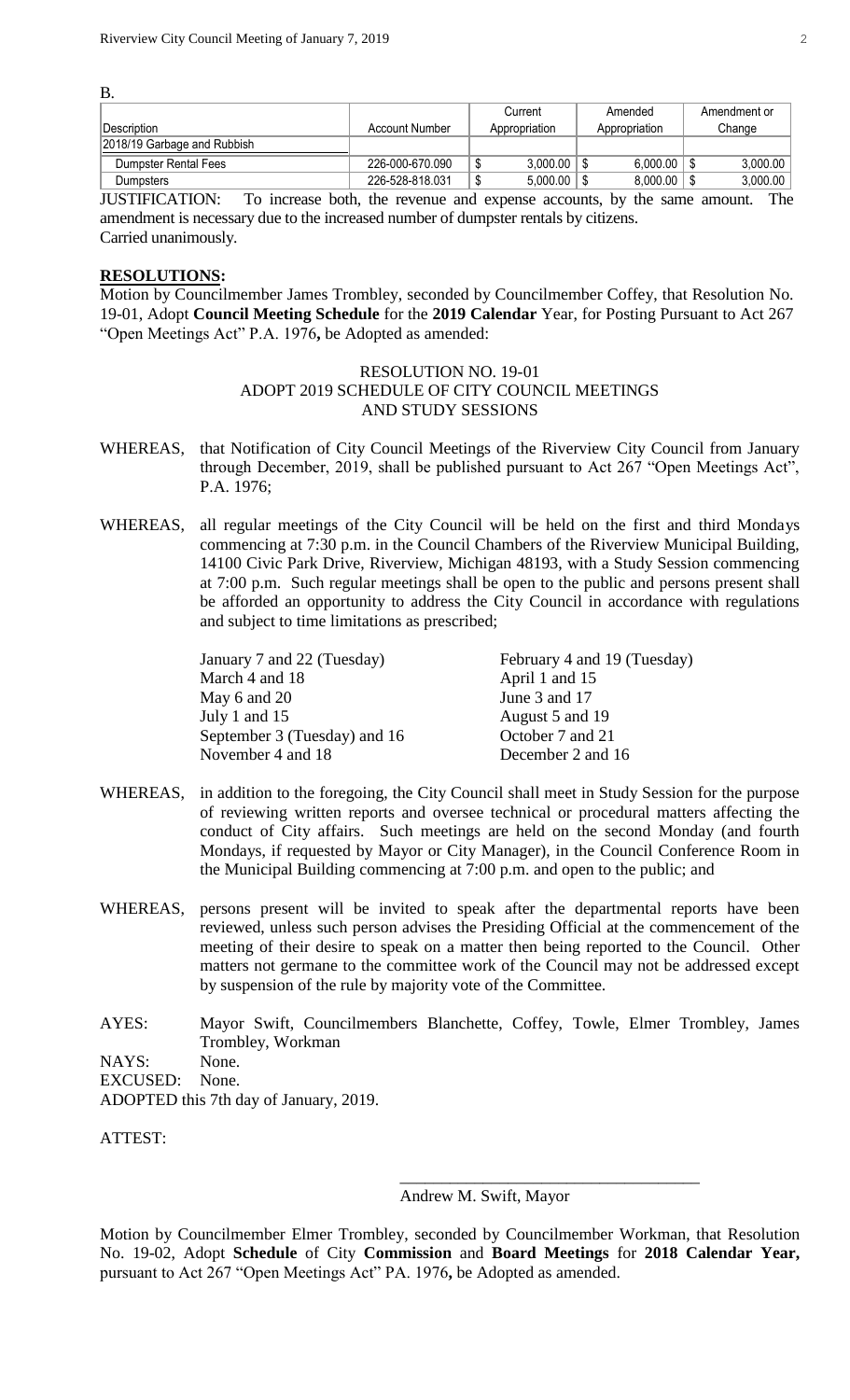### RESOLUTION NO. 19-02 ADOPT SCHEDULE OF CITY COMMISSION AND BOARD MEETINGS FOR 2019 CALENDAR YEAR

- WHEREAS, that Notification of City of Riverview Commission, Board and Committee Meeting Schedule from January through December, 2019, shall be posted pursuant to Act 267 "Open Meetings Act", P.A. 1976;
- WHEREAS, all regular meetings of the Commission, Board and Committee will be held in the City Hall Conference Rooms as noted below. Such regular meetings shall be open to the public and persons present shall be afforded an opportunity to address the Commission, Board or Committee in accordance with regulations and subject to time limitations as prescribed;

| BOARD/COMMISSION/COMMITTEE                          | <b>MEETING DATE/DAY</b>                               | <b>TAKES PLACE</b>    | <b>TIME</b>   |
|-----------------------------------------------------|-------------------------------------------------------|-----------------------|---------------|
| Ad Hoc Audit Committee                              | 2nd<br>Monday                                         | Annually              | 6:00 PM       |
| *City Council Conference Room                       | December                                              |                       |               |
| Ad Hoc Civic Engr. Committee -                      | <b>TBD</b>                                            | 6 mos prior to City   |               |
| *City Mgrs. Conference Room                         |                                                       | Engineer contract     |               |
|                                                     |                                                       | expiration date       |               |
| Hoc<br>Environmental<br>Ad<br>Engr.                 | <b>TBD</b>                                            | 6 mos prior to Env    |               |
| Committee                                           |                                                       | Engr contract         |               |
| *City Mgrs. Conference Room                         |                                                       | expiration date       | 6:00 PM       |
| Ad Hoc Land Preserve Committee                      | 2nd Monday                                            | Monthly               | 6:00 PM       |
| *City Mgrs. Conference Room                         |                                                       |                       |               |
| Ad Hoc Public Safety Committee                      | As Needed                                             | <b>TBD</b>            | <b>TBD</b>    |
| *City Mgrs. Conference Room                         |                                                       |                       |               |
| <b>Beautification Commission</b>                    | 2nd Tuesday                                           | Monthly               | 6:00 PM       |
| *City Services Conference Room                      |                                                       |                       |               |
| <b>Board of Review</b>                              | February 19 -Organization                             |                       | 6:00 PM       |
| <i>*</i> Council Chambers                           | March 11 - Valuation Appeals                          |                       | 1:00-9:00 PM  |
|                                                     |                                                       |                       | 12:00-6:00 PM |
|                                                     | March 25 - Valuation Appeals<br>July 16 - Corrections |                       | 6:00 PM       |
|                                                     | December 10- Corrections                              |                       | 6:00 PM       |
|                                                     |                                                       |                       |               |
| <b>Board of Zoning Appeals</b><br>*Council Chambers | 2nd Thursday                                          | Monthly               | 7:30 PM       |
|                                                     |                                                       |                       |               |
| <b>Building Authority</b>                           | May & October                                         |                       | 7:00 PM       |
| *City Services Conference Room                      |                                                       |                       |               |
| <b>City Planning Commission</b>                     | 1st & 3rd Thursdays                                   | Bi-monthly            | 7:30 PM       |
| *Council Chambers                                   |                                                       |                       |               |
| Economic Development<br>Corp.                       | 4th Monday February,                                  | Even months and       | 6:00 PM       |
| /Brownfield Redevelopment Auth.                     | April, June, August,                                  | one Annual            |               |
| *City Mgrs. Conference Room                         | October,<br>Annual                                    |                       |               |
|                                                     | December                                              |                       |               |
| <b>Election Commission</b>                          | 1st Monday of Month                                   | Prior to each         | 6:45 PM       |
| *Council Conference Room                            | prior to election                                     | Election              |               |
| Election Coordinating Committee                     | Currently inactive                                    | <b>Bi-Annual</b>      | 10:00 AM      |
| *Council Conference Room                            |                                                       | Odd Years Only        |               |
| <b>Land Preserve Committee Meeting</b>              | 2nd Monday                                            | Monthly               | 5:30 PM       |
| *City Manager's Conference Room                     |                                                       |                       |               |
| <b>Library Commission</b>                           | 3rd Thursday                                          | Monthly               | 7:00 PM       |
| *Library Conference Room                            |                                                       | (Except July/Aug)     |               |
| <b>Local Officers Compensation</b>                  | February 5                                            | Bi-Annual             | 3:00 PM       |
| Commission                                          |                                                       | <b>Odd Years Only</b> |               |
| *City Services Conf. Rm.                            |                                                       |                       |               |
| <b>Recreation Commission</b>                        | 1st Wednesday                                         | Monthly               | 7:00 PM       |
| *City Services Conference Room                      |                                                       |                       |               |
| Board<br>of<br>Retirement<br>Trustees               | 4th Thursday, except                                  | Monthly               | 4:00 PM       |
| *Council Conference Room                            | November. December                                    |                       |               |
|                                                     | $= 2nd$ Thursday                                      |                       |               |
| <b>Riverview Historical Commission</b>              | (Currently inactive)                                  |                       |               |
| Senior Recreation Commission                        | (Currently inactive)                                  |                       |               |
| Taylor Act 179 Authority                            | 1st Wednesday in                                      | Annually              | 7:30 PM       |
|                                                     | March                                                 |                       |               |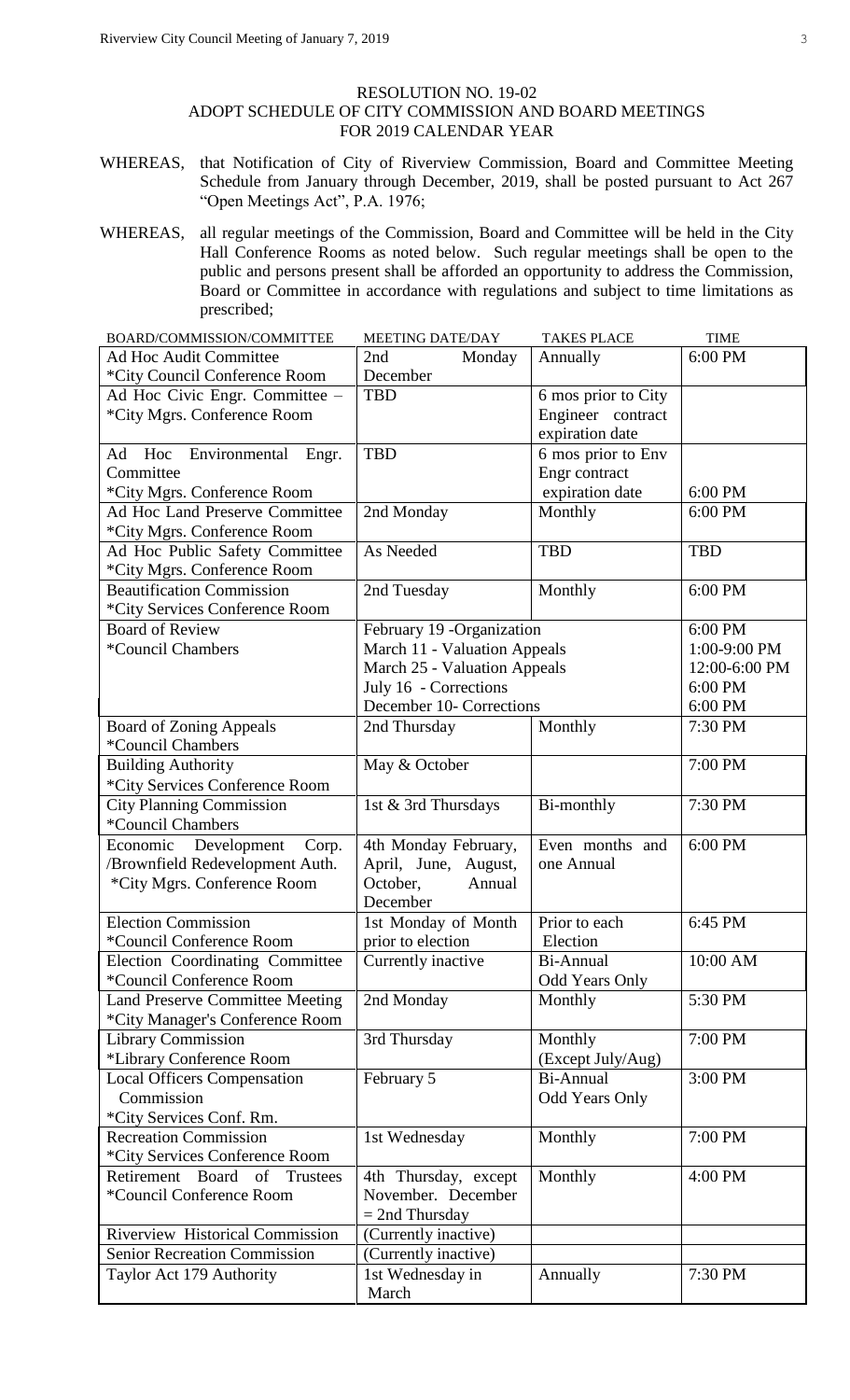- WHEREAS, a public notice for a public body shall always be posted at its principal office and any other locations considered appropriate by the public body. Cable television and the City of Riverview website may also be utilized for purposes of posting pubic notices; and
- WHEREAS, if there is a change in the schedule of regular meetings of a public body, there shall be posted at least 18 hours before the meeting the date, time and place of the meeting. AYES: Mayor Swift, Councilmembers Blanchette, Coffey, Towle, Elmer Trombley, James Trombley, Workman

NAYS: None. EXCUSED: None.

ADOPTED this 7th day of January, 2019.

ATTEST:

Andrew M. Swift, Mayor

\_\_\_\_\_\_\_\_\_\_\_\_\_\_\_\_\_\_\_\_\_\_\_\_\_\_\_\_\_\_\_\_\_\_\_\_

Motion by Councilmember Blanchette, seconded by Councilmember Workman, that Resolution No. 19-03, **Approving Poverty Exemption Application and Poverty Exemption Guidelines** and **Establish Automatic Approval Based** on **United States Department** of **Health** and **Human Services Guidelines,** be Adopted.

# RESOLUTION NO. 19-03 RESOLUTION FOR CITY OF RIVERVIEW POVERTY EXEMPTION

- WHEREAS, the adoption of guidelines for poverty exemptions is required of the City Council;
- WHEREAS, the principal residence of persons, who the Assessor and Board of Review determines by reason of poverty to be unable to contribute to the public charge, is eligible for exemption in whole or in part from taxation under Public Act 390 of 1994 (MCL 211.7u); and
- WHEREAS, pursuant to PA 390 of 1994, the City of Riverview, Wayne County adopts the following guidelines for the Board of Review to implement. The guidelines shall include but not be limited to the specific income and asset levels of the claimant and all persons residing in the household, including any property tax credit returns, filed in the current or immediately preceding year;

To be eligible, a person shall do all the following on an annual basis:

- 1) Be an owner of and occupy as a principal residence the property for which an exemption is requested.
- 2) Produce a valid driver's license or other form of identification if requested.
- 3) Produce, if requested, a deed, land contract, or other evidence of ownership of the property for which an exemption is requested.
- 4) Meet the federal poverty income guidelines for the year of application as defined and determined annually by the United States Department of Health and Human Services or alternative guidelines adopted by the governing body, providing the alternative guidelines do not provide eligibility requirements less than the federal guidelines.
- 5) File an Application for Poverty Exemption in its entirety with all requested documentation with the Assessor or Board of Review. It must be accompanied by federal and state income tax returns for all persons residing in the principal residence, including any property tax credit returns filed in the immediately preceding year or in the current year or a signed State Tax Commission Form 4988, Poverty Exemption Affidavit.
- 6) Report in the application the combined assets of all persons residing in the home, not including the primary residence. Combined assets cannot exceed \$30,000.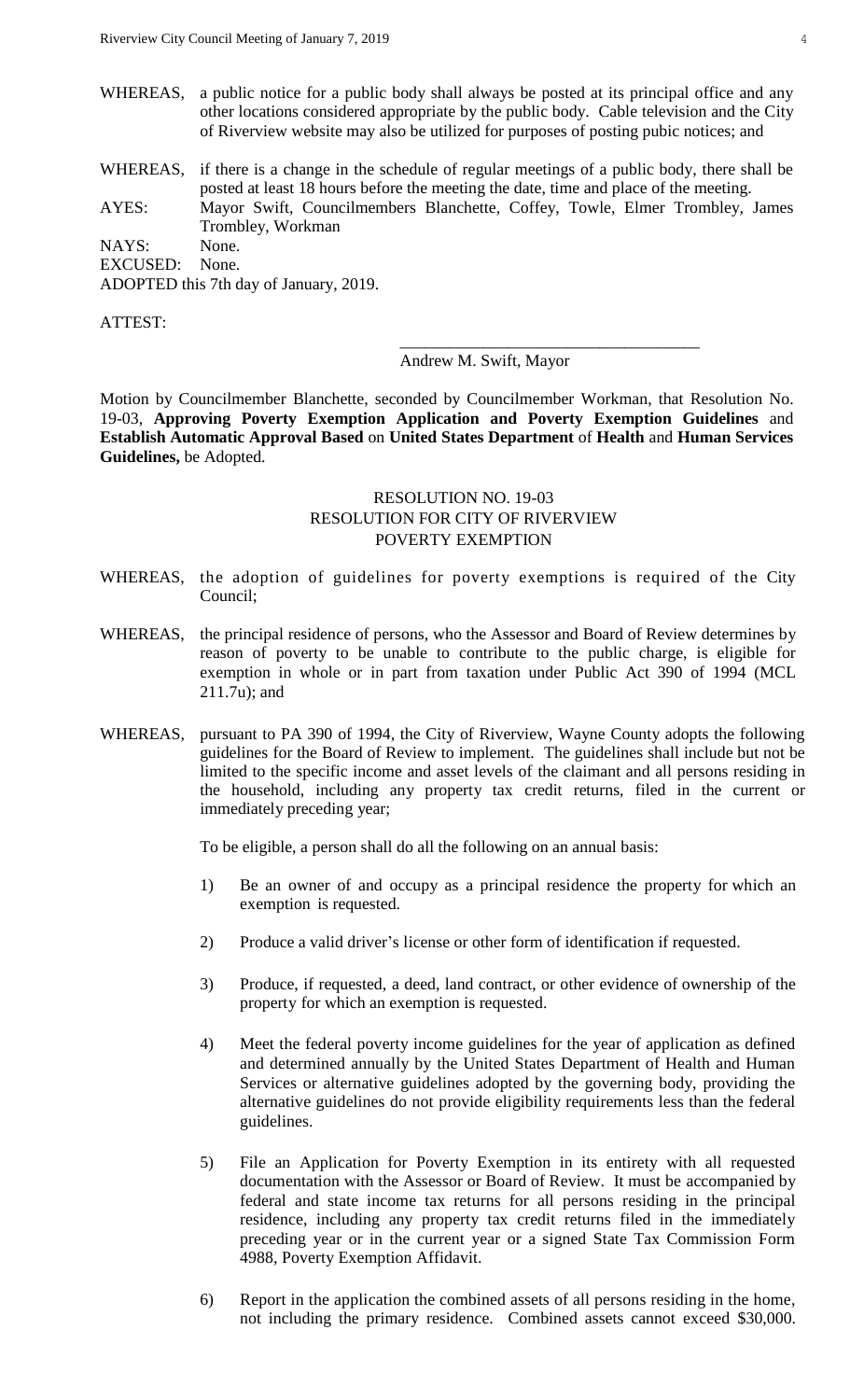Assets include but are not limited to, real estate other than the principal residence, personal property (jewelry, art, collections etc.), motor vehicles, recreational vehicles and equipment, certificates of deposit, savings accounts, checking accounts, stocks, bonds, life insurance, retirement funds, etc. Statements must be complete with no missing pages.

- 7) Income included as household income shall be from any and all sources byall persons whether living in the household or not, and shall include but not limited to gifts and contributions, state or federal aid, alimony, pension, insurance benefits, return on investments, and any other forms of compensation received for purposes of establishing exemption eligibility. Statements must be complete with no missing pages.
- 8) Proof of income/assets from the Social Security Administration, Veterans Administration, College/University scholarships, for all persons residing in the home.
- 9) The Board of Review is only allowed to deviate from the established guidelines if there are substantial and compelling reasons. It is required that all "substantial and compelling" reasons be documented.
- 10) If the applicant qualifies for Poverty Exemption, the Board of Review may grant a complete exemption from property taxes, a partial reduction in property taxes, or no reduction as set forth in these guidelines. Approval of the application does not automatically warrant a complete exemption from property taxes. Under no circumstances shall the Board of Review reduce the taxable value lower than that which produces an annual tax equal to 3.5% of an applicant's income plus any property tax credit refund payable by the State of Michigan (1040CR) so as not to reduce applicant's following year income tax refund.
- 11) The application for an exemption shall be filed after January 1, but one day prior to the last day of the December Board of Review. The filing of this claim constitutes an appearance before the Board of Review for the purpose of preserving the right of appeal to the Michigan Tax Tribunal.
- 12) If the primary residence being sought for exemption was purchased within the past two years of this application, homeowner's closing statements must be submitted with application.
- 13) A person who files a claim for Poverty exemption is not prohibited from also appealing the assessment on the property to the Board of Review in the same year.
- 14) Any willful misstatements or misrepresentations made on the application may constitute perjury, which, under the law, is a felony punishable by fine or imprisonment.

The following is the current **2019** federal poverty income guidelines which will be updated annually by the United States Department of Health and Human Services. The annual allowable income includes income for all persons residing in the principal residence.

| <b>Size of Family Unit</b> | <b>Poverty Guidelines</b> |
|----------------------------|---------------------------|
|                            | \$12,140                  |
| 2                          | \$16,460                  |
| 3                          | \$20,780                  |
|                            | \$25,100                  |
|                            | \$29,420                  |
| 6                          | \$33,740                  |
|                            | \$38,060                  |
|                            | \$42,380                  |
| For each additional person | \$4,320                   |
|                            |                           |

# **2019 Federal Poverty Guidelines Used in the Determination of Poverty Exemptions**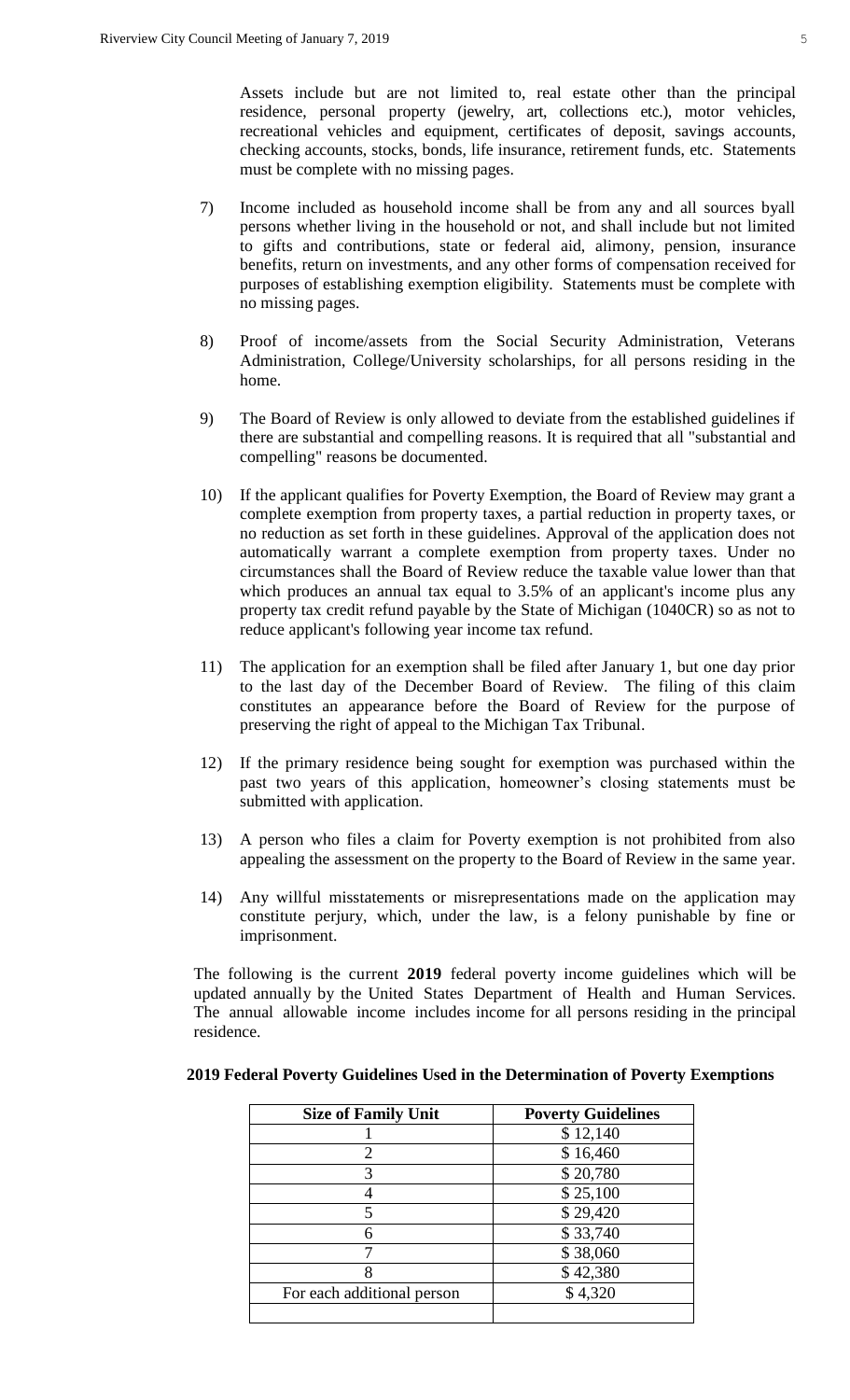The City of Riverview Poverty Exemption Guidelines and Application will be updated annually with the current year Poverty Income Guidelines as established by the United States Department of Health and Human Services without further resolutions. If alternative guidelines are adopted by this governing body a new resolution will be required.

NOW, THEREFORE, BE IT HEREBY RESOLVED that the Assessor and Board of Review shall follow the above stated policy and federal guidelines in granting or denying an exemption, unless the Board of Review determines there are substantial and compelling reasons why there should be a deviation from the policy and federal guidelines and these reasons are communicated in writing from/to the claimant.

AYES: Mayor Swift, Councilmember Blanchette, Coffey, Towle, Elmer Trombley, James Trombley, Workman NAYS: None EXCUSED: None ADOPTED this 7th day of January, 2019. ATTEST:

Andrew M. Swift, Mayor

I, Cynthia M. Hutchison, duly authorized City Clerk of the City of Riverview, do hereby certify the foregoing to be a true resolution adopted by the Riverview City Council at their regular meeting held on January 7, 2019.

 $(S E A L)$ 

### Cynthia M. Hutchison, City Clerk

\_\_\_\_\_\_\_\_\_\_\_\_\_\_\_\_\_\_\_\_\_\_\_\_\_\_\_\_\_\_\_\_\_\_\_\_\_\_\_\_

\_\_\_\_\_\_\_\_\_\_\_\_\_\_\_\_\_\_\_\_\_\_\_\_\_\_\_\_\_\_\_\_\_\_\_\_

Motion by Councilmember James Trombley, seconded by Councilmember Blanchette, that Resolution 19-04, **Establishing New Golf Course Rates** and **Fees** for the **Period Beginning January 1, 2019**, be Adopted.

## RESOLUTION NO. 19-04 RIVERVIEW HIGHLANDS 2019 GOLF RATES

|                                                                                         | 2019    |         |
|-----------------------------------------------------------------------------------------|---------|---------|
| <b>GOLF RATES:</b>                                                                      | Weekday | Weekend |
| Resident 9                                                                              | 15.00   | 17.00   |
| Non-Resident 9                                                                          | 17.00   | 19.00   |
| Resident 18                                                                             | 20.00   | 24.00   |
| Non-Resident 18                                                                         | 24.00   | 28.00   |
| <b>SENIOR/JUNIOR RATES:</b><br>Mon– Fri until 3 PM Weekends<br>and Holidays after 12 PM |         |         |
| Senior/Junior Resident 9                                                                | 9.00    |         |
| Senior/Junior Non-Resident 9                                                            | 11.00   |         |
| Senior/Junior Resident 18                                                               | 14.00   |         |
| Senior/Junior Non-Resident 18                                                           | 16.00   |         |
| Evening Golf (Formerly Twilight)                                                        | 11.00   | 11.00   |
| Spectator Fee (Formerly Walker)<br>Available at all times                               | 6.00    | 6.00    |
| Club Rental 9                                                                           | 15.00   | 15.00   |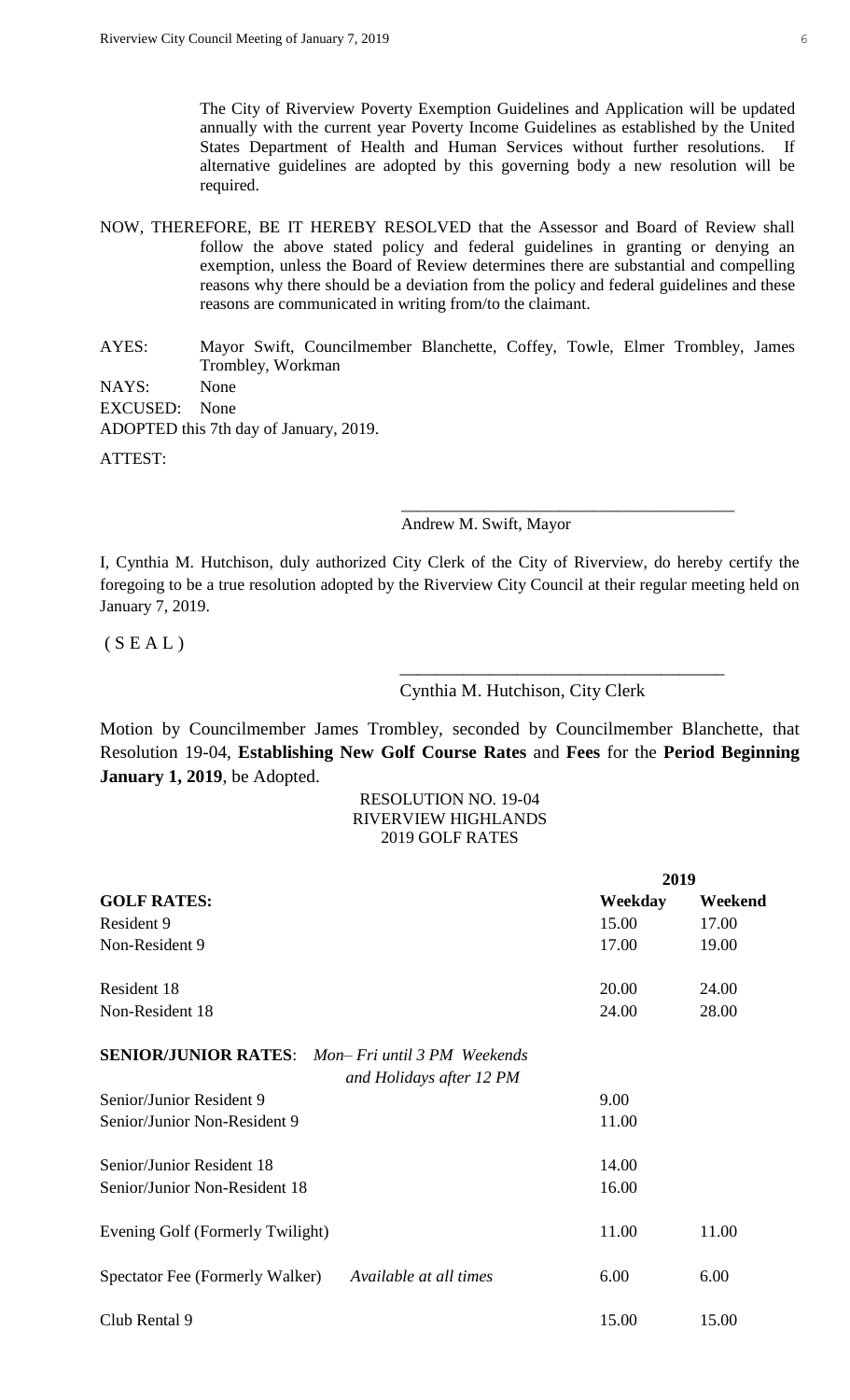| Club Rental 18           | 20.00 | 20.00 |
|--------------------------|-------|-------|
| Pull Cart 9              | 2.00  | 2.00  |
| Pull Cart 18             | 3.00  | 3.00  |
| Power Cart $9-1$ person  | 8.00  | 8.00  |
| Power Cart 9– 2 people   | 16.00 | 16.00 |
| Power Cart 18 - 1 person | 14.00 | 14.00 |
| Power Cart 18 - 2 people | 28.00 | 28.00 |

| <b>CART PACKAGES: Per Person</b>                         | <b>Non</b><br><b>Resident</b> | <b>Resident</b> |
|----------------------------------------------------------|-------------------------------|-----------------|
| Non-Profit – Peak                                        | 38.00                         | 38.00           |
| 9 Hole Cart Package                                      |                               |                 |
| Mon-Fri until 3 PM and after 12 PM Weekends and Holidays | 21.00                         | 22.00           |
| Senior 9 Hole Cart Package                               |                               |                 |
| Mon-Fri until 3 PM and after 12 PM Weekends and Holidays | 15.00                         | 16.00           |
| 18 Hole Cart Package                                     |                               |                 |
| Mon-Fri until 3 PM and after 12 PM Weekends and Holidays | 32.00                         | 34.00           |
| Senior 18 Hole Cart Package                              |                               |                 |
| Mon-Fri until 3 PM Weekends and Holidays after 12 PM     | 22.00                         | 24.00           |
| $G.A.M. - Adult$                                         | 35.00                         |                 |
| G.A.M. - Junior                                          | 0.00                          |                 |
|                                                          | 2019                          |                 |
| <b>GOLF RATES:</b>                                       | <b>Spring</b>                 | Fall            |
| Resident 9                                               | 13.00                         | 12.00           |
| Non-Resident 9                                           | 14.00                         | 13.00           |
| Resident 18                                              | 16.00                         | 15.00           |
| Non-Resident 18                                          | 17.00                         | 16.00           |
| <b>SENIOR / JUNIOR RATES:</b>                            |                               |                 |
| Senior / Junior Resident 9                               | 9.00                          | 8.00            |
| Senior / Junior Non-Resident 9                           | 9.00                          | 8.00            |
| Senior / Junior Resident 18                              | 13.00                         | 12.00           |
| Senior / Junior Non-Resident 18                          | 13.00                         | 12.00           |
| <b>Evening Golf</b>                                      | 9.00                          | 8.00            |
| Spectator Fee Available at all times                     | 6.00                          | 6.00            |
| Club Rental 9                                            | 15.00                         | 15.00           |
| Club Rental 18                                           | 20.00                         | 20.00           |
| Pull Cart 9                                              | 2.00                          | 2.00            |
| Pull Cart 18                                             | 3.00                          | 3.00            |
| Power Cart 9 - 1 person                                  | X                             | X               |
| - 2 people                                               | X                             | X               |
| Power Cart 18 - 1 person                                 | X                             | X               |
| - 2 people                                               | X                             | $\mathbf X$     |
| <b>CART PACKAGES</b>                                     | <b>Spring</b>                 | Fall            |
| Non-Profit - Peak                                        | 0.00                          | 0.00            |
| 9 Hole Cart Package                                      |                               |                 |
| Monday - Sunday                                          | 20.00                         | 19.00           |
| Senior 9 Hole Cart Pkg.,                                 |                               |                 |
| Monday - Sunday                                          | 14.00                         | 13.00           |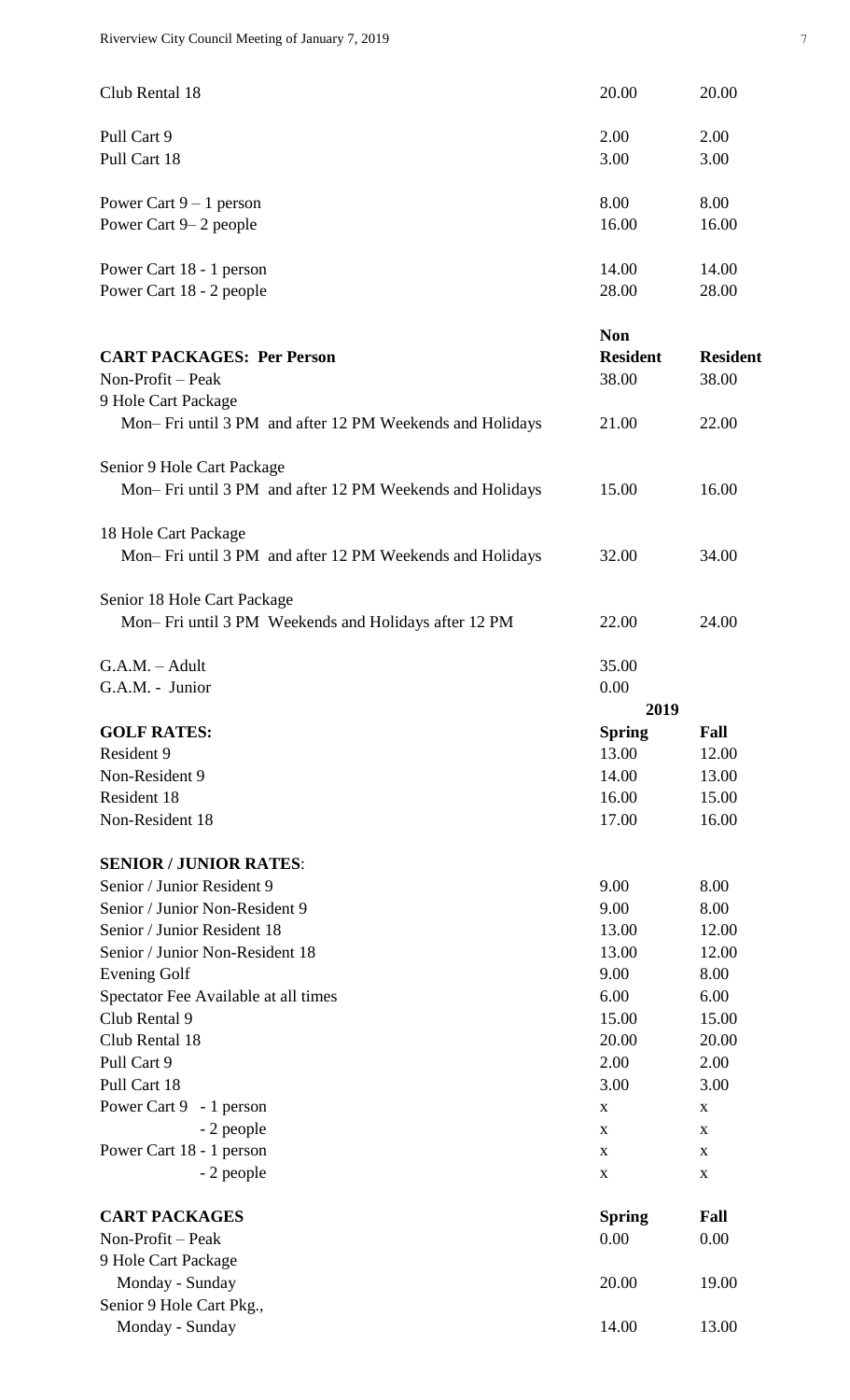| 18 Hole Cart Package        | 28.00 | 26.00 |
|-----------------------------|-------|-------|
| Monday - Sunday             |       |       |
| Senior 18 Hole Cart Package | 21.00 | 20.00 |
| Monday - Sunday             |       |       |
| G.A.M. - Adult              | 35.00 | 35.00 |
| G.A.M. - Junior             | 0.00  | 0.00  |

AYES: Mayor Swift, Councilmembers Blanchette, Coffey, Towle, Elmer Trombley, James Trombley, Workman NAYS: None EXCUSED: None

ADOPTED this 7th day of January 2019. ATTEST:

#### Andrew M. Swift, Mayor

IN WITNESS WHEREOF, I have hereunto set my hand and seal this 7th day of January, 2019.

### Cynthia M. Hutchison, City Clerk

\_\_\_\_\_\_\_\_\_\_\_\_\_\_\_\_\_\_\_\_\_\_\_\_\_\_\_\_\_\_\_\_\_\_\_\_

\_\_\_\_\_\_\_\_\_\_\_\_\_\_\_\_\_\_\_\_\_\_\_\_\_\_\_\_\_\_\_\_\_\_\_\_\_\_\_

Motion by Councilmember James Trombley, seconded by Councilmember Blanchette, that Resolution 19-05, Resolution **Opposing Proposed Wayne County Changes** to **Community Development Block Grant Program**, be Adopted.

# CITY OF RIVERVIEW

# RESOLUTION NO. 19-05

# ADOPT RESOLUTION OPPOSING PROPOSED CHANGES TO COMMUNITY DEVELOPMENT BLOCK GRANT (CDBG) PROGRAM FUNDING ALLOCATION

- WHEREAS, Wayne County has proposed changes to the Wayne County Community Development Block Grant Urban County Program, a 34 Community Consortium that receives funding from the U.S. Department of Housing and Urban Development through the Wayne County Community Development Division, that would include a Request For Proposals (RFP) Hybrid Model, moving away from a Formula Allocation Model; and
- WHEREAS, this change would remove the local control of the 34 Communities to decide what eligible programs would best suit the needs of their qualified Low to Moderate Income residents, senior citizen residents, and residents with disabilities; and
- WHEREAS, the City feels that this change would significantly reduce the annual allocation to the City and eliminate projects that have benefitted the Low to Moderate Income residents, senior citizen residents, and residents with disabilities of Riverview; and
- WHEREAS, over the past 10 Program Years, Riverview has received \$978,984.15 in Federal tax dollars returning to the City; these funds helped qualified residents across the City through the Senior Services Program (\$115,295.00), The Guidance Center (\$40,000.00), the Housing Rehabilitation Program (\$131,000.00), and an Americans with Disabilities Act (ADA) building improvement (\$30,809.69); residents in eligible block groups/neighborhoods have benefited from Street and Sidewalk Improvements (\$326,447.00) and Park and Playground Improvements (\$220,044.31); eligible residents in Colonial Village have benefited from the installation of Smoke and Fire Alarms (\$35,000.00); and
- WHEREAS, the City feels that the project emphasis and scoring criteria that Wayne County has outlined for the RFP Hybrid Model will not allow the City to meet a threshold required to